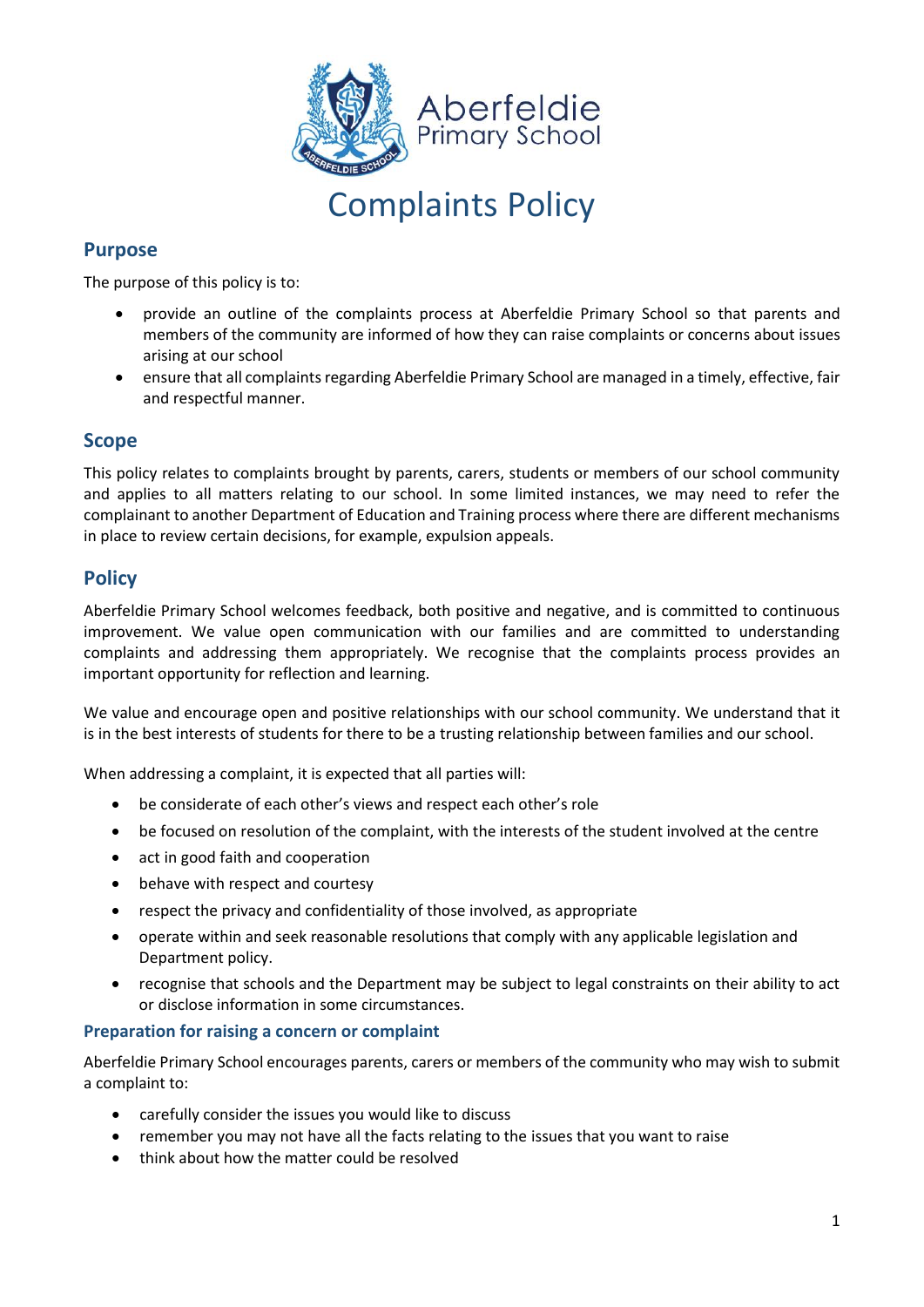• be informed by checking the policies and guidelines set by the Department and Aberfeldie Primary School.

#### **Complaints process**

Aberfeldie Primary School is always happy to discuss with parents/carers and community members any concerns that they may have. Concerns in the first instance should be directed to your child's teacher, Professional Learning Community Leader (Year Level), Assistant Principal or Principal. Where possible, school staff will work with you to ensure that your concerns are appropriately addressed.

Where concerns cannot be resolved in this way, parents or community members may wish to make a formal complaint to the Principal or Assistant Principal, noting that formal complaints should be directed to a member of the school's leadership team.

If you would like to make a formal complaint, in most cases, depending on the nature of the complaint raised, our school will first seek to understand the issues and will then convene a resolution meeting with the aim of resolving the complaint together. The following process will apply:

- **1. Complaint received:** Please either email, telephone or arrange a meeting through the front office with the Assistant Principal or Principal, to outline your complaint so that we can fully understand what the issues are. We can discuss your complaint in a way that is convenient for you, whether in writing, in person or over the phone.
- **2. Information gathering:** Depending on the issues raised in the complaint, the Principal, Assistant Principal or nominee may need to gather further information to properly understand the situation. This process may also involve speaking to others to obtain details about the situation or the concerns raised.
- **3. Response:** Where possible, a resolution meeting will be arranged with the Assistant Principal and/or the Principal to discuss the complaint with the objective of reaching a resolution satisfactory to all parties. If after the resolution meeting we are unable to resolve the complaint together, we will work with you to produce a written summary of the complaint in the event you would like to take further action about it. In some circumstances, the Principal may determine that a resolution meeting would not appropriate. In this situation, a response to the complaint will be provided in writing.
- **4. Timelines:** Aberfeldie Primary School will acknowledge receipt of your complaint as soon as possible (usually within two school days) and will seek to resolve complaints in a timely manner. Depending on the complexity of the complaint, Aberfeldie Primary School may need some time to gather enough information to fully understand the circumstances of your complaint. We will endeavour to complete any necessary information gathering and hold a resolution meeting where appropriate within 10 working days of the complaint being raised. In situations where further time is required, Aberfeldie Primary School will consult with you and discuss any interim solutions to the dispute that can be put in place.

#### **Resolution**

Where appropriate, Aberfeldie Primary School may seek to resolve a complaint by:

- an apology or expression of regret
- a change of decision
- a change of policy, procedure or practice
- offering the opportunity for student counselling or other support